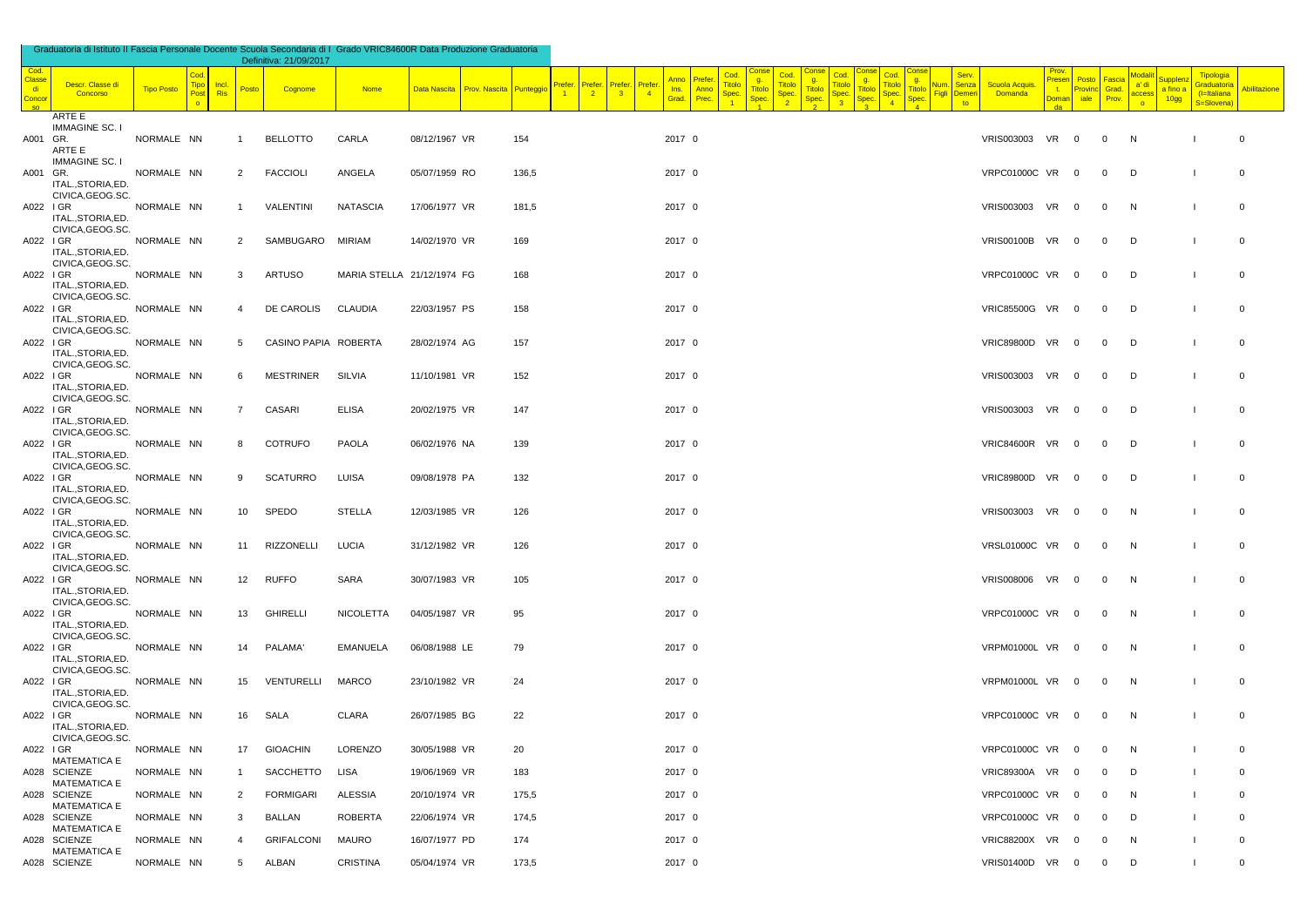|            | <b>MATEMATICA E</b>                            |            |                |                   |                 |               |       |        |                                |                |                |              |                |
|------------|------------------------------------------------|------------|----------------|-------------------|-----------------|---------------|-------|--------|--------------------------------|----------------|----------------|--------------|----------------|
|            | A028 SCIENZE<br><b>MATEMATICA E</b>            | NORMALE NN | 6              | <b>MENEGATTI</b>  | SILVIA          | 01/02/1968 VR | 161,5 | 2017 0 | <b>VRIC843009</b><br><b>VR</b> | $\mathbf{0}$   | $\mathbf 0$    | D            | $\overline{0}$ |
|            | A028 SCIENZE                                   | NORMALE NN | $\overline{7}$ | LUNARDI           | SILVIA          | 09/12/1974 VR | 158,5 | 2017 0 | <b>VRIS00100B</b><br>VR        | $\Omega$       | $\Omega$       | D            | $\overline{0}$ |
|            | <b>MATEMATICA E</b><br>A028 SCIENZE            | NORMALE NN | 8              | <b>ROSSINI</b>    | <b>MICHELA</b>  | 23/03/1979 VR | 148   | 2017 0 | <b>VRIC85500G VR</b>           | $\overline{0}$ | $\overline{0}$ | D            | $\Omega$       |
|            | <b>MATEMATICA E</b><br>A028 SCIENZE            | NORMALE NN | 9              | <b>BONETTO</b>    | <b>BARBARA</b>  | 31/08/1972 VR | 136   | 2017 0 | <b>VRIS01400D VR</b>           | $\mathbf 0$    | $\overline{0}$ | D            | $\Omega$       |
|            | <b>MATEMATICA E</b><br>A028 SCIENZE            | NORMALE NN | 10             | <b>MANFRIN</b>    | CARLOTTA        | 09/08/1971 VR | 117   | 2017 0 | <b>VRIC89300A VR</b>           | $\mathbf 0$    | $\overline{0}$ | D            | $\overline{0}$ |
|            | <b>MATEMATICA E</b><br>A028 SCIENZE            | NORMALE NN | 11             | <b>LEARDINI</b>   | LARA            | 02/08/1980 VR | 94,5  | 2017 0 | VR<br><b>VRIC873005</b>        | $\Omega$       | $\overline{0}$ | N            | $\Omega$       |
|            | A030 MUSICA SC. I GR. NORMALE NN               |            | $\mathbf{1}$   | LUI               | <b>BARBARA</b>  | 17/04/1970 MN | 136   | 2017 0 | <b>VRIC857007</b><br><b>VR</b> | $\mathbf 0$    | $\overline{0}$ | D            | $\Omega$       |
|            | A030 MUSICA SC. I GR. NORMALE NN               |            | 2              | <b>GALLIO</b>     | <b>ENRICO</b>   | 01/01/1973 VR | 43    | 2017 0 | <b>VRIC89800D</b><br>VR        | $\mathbf 0$    | 0              | D            | $\Omega$       |
|            | A030 MUSICA SC. I GR. NORMALE NN               |            | 3              | <b>RETTORE</b>    | <b>GIULIA</b>   | 17/06/1984 PD | 32    | 2017 0 | VRPM01000L VR 0                |                | $\overline{0}$ | N            | $\mathsf{O}$   |
|            | SC. MOT. E                                     |            |                |                   |                 |               |       |        |                                |                |                |              |                |
|            | A049 SPORT. SC. I GR. NORMALE NN               |            | $\mathbf{1}$   | MENIN             | CRISTIANO       | 21/02/1970 VR | 113   | 2017 0 | <b>VRPC01000C VR</b>           | $\overline{0}$ | $\overline{0}$ | D            | $\overline{0}$ |
|            | SC. MOT. E<br>A049 SPORT. SC. I GR. NORMALE NN |            | $\overline{2}$ | CARRADORE         | <b>RUBINA</b>   | 09/03/1989 VR | 84,5  | 2017 0 | <b>VRIC89300A VR</b>           | $\overline{0}$ | $\overline{0}$ | N            | $\overline{0}$ |
|            | SC. MOT. E<br>A049 SPORT. SC. I GR. NORMALE NN |            | 3              | <b>SAGGIORO</b>   | <b>RICCARDO</b> | 18/09/1988 VR | 77    | 2017 0 | <b>VRIS00100B VR</b>           | $\mathbf 0$    | $\overline{0}$ | $\mathsf{N}$ | $\overline{0}$ |
|            | SC. MOT. E<br>A049 SPORT. SC. I GR. NORMALE NN |            | 4              | CARMAGNANI ELENA  |                 | 24/08/1970 VR | 21    | 2017 0 | <b>VRIS00100B VR</b>           | $\mathbf 0$    | 0              | D            | $\overline{0}$ |
|            | TECNOLOGIA SC.<br>A060 IGR.                    | NORMALE NN | -1             | <b>GUIZZARDO</b>  | <b>RACHELE</b>  | 20/06/1973 VR | 195,5 | 2017 0 | <b>VRIS01400D VR</b>           | $\Omega$       | $\overline{0}$ | N            | $\Omega$       |
| A060 I GR. | TECNOLOGIA SC.                                 | NORMALE NN | 2              | DE GRANDIS        | <b>ENRICO</b>   | 04/08/1971 VR | 174   | 2017 0 | VRIC872009 VR                  | $\mathbf 0$    | $\mathbf 0$    | D            | $\overline{0}$ |
|            | TECNOLOGIA SC.<br>A060 I GR.                   | NORMALE NN | 3              | <b>FORIGO</b>     | NICOLETTA       | 24/02/1972 VR | 167,5 | 2017 0 | <b>VRPC01000C VR</b>           | $\mathbf 0$    | $\overline{0}$ | D            | $\Omega$       |
| A060 I GR. | TECNOLOGIA SC.                                 | NORMALE NN | $\overline{4}$ | <b>SARTORI</b>    | FRANCESCA       | 20/09/1978 VR | 166   | 2017 0 | <b>VRIC89800D</b><br><b>VR</b> | $\overline{0}$ | $\overline{0}$ | N            | $\Omega$       |
|            | TECNOLOGIA SC.<br>A060 I GR.                   | NORMALE NN | 5              | MAZZALI           | <b>LINDA</b>    | 23/02/1980 VR | 138,5 | 2017 0 | <b>VR</b><br><b>VRIC873005</b> | $\mathbf 0$    | $\overline{0}$ | D            | $\Omega$       |
| A060 I GR. | <b>TECNOLOGIA SC.</b>                          | NORMALE NN | 6              | <b>MALINI</b>     | CHRISTIAN       | 16/03/1971 VR | 136   | 2017 0 | <b>VRIS01400D</b><br><b>VR</b> | $\mathbf{0}$   | $\overline{0}$ | D            | $\Omega$       |
|            | TECNOLOGIA SC.<br>A060 I GR.                   | NORMALE NN | $\overline{7}$ | <b>BARBIERI</b>   | LUIGI           | 20/08/1966 VR | 125   | 2017 0 | <b>VRIC872009</b><br>VR        | $\Omega$       | $\overline{0}$ | D            | $\overline{0}$ |
| A060 I GR. | TECNOLOGIA SC.                                 | NORMALE NN | 8              | <b>TAORMINA</b>   | CARMELA         | 03/01/1981 PA | 99,5  | 2017 0 | VRIS003003 VR                  | $\overline{0}$ | $\overline{0}$ | D            | $\mathsf 0$    |
| A060 I GR. | TECNOLOGIA SC.                                 | NORMALE NN | 9              | <b>MARTINELLI</b> | ELSA            | 15/01/1976 VR | 80,5  | 2017 0 | <b>VRIC85500G VR</b>           | $\overline{0}$ | $\overline{0}$ | N            | $\Omega$       |
|            | LINGUA<br><b>STRANIERA</b>                     |            |                |                   |                 |               |       |        |                                |                |                |              |                |
|            | AB25 (INGLESE)<br>LINGUA                       | NORMALE NN | $\mathbf{1}$   | <b>VACCARI</b>    | DANIELA         | 08/01/1965 RO | 156   | 2017 0 | <b>VRPC01000C VR</b>           | $\mathbf{0}$   | $\mathbf 0$    | D            | $\Omega$       |
|            | <b>STRANIERA</b><br>AB25 (INGLESE)             | NORMALE NN | 2              | <b>FERRIGATO</b>  | LUISA           | 03/08/1969 VR | 149   | 2017 0 | <b>VRPC01000C VR</b>           | $\mathbf{0}$   | $\mathbf 0$    | D            | $\Omega$       |
|            | LINGUA<br><b>STRANIERA</b>                     |            |                |                   |                 |               |       |        |                                |                |                |              |                |
|            | AB25 (INGLESE)<br>LINGUA<br><b>STRANIERA</b>   | NORMALE NN | 3              | <b>CHIARINI</b>   | CRISTIANA       | 14/05/1981 VR | 144   | 2017 0 | VRVE01000P VR                  | $\mathbf 0$    | $\overline{0}$ | N            | $\overline{0}$ |
|            | AB25 (INGLESE)<br>LINGUA                       | NORMALE NN | $\overline{4}$ | TREVISANI         | <b>PAOLA</b>    | 11/01/1973 VR | 133   | 2017 0 | <b>VRPC01000C VR</b>           | $\overline{0}$ | $\mathbf 0$    | D            | $\Omega$       |
|            | <b>STRANIERA</b><br>AB25 (INGLESE)<br>LINGUA   | NORMALE NN | 5              | <b>MARINI</b>     | SILVIA          | 01/07/1970 VR | 115   | 2017 0 | <b>VRPC01000C VR</b>           | $\mathbf 0$    | $\mathbf 0$    | D            | $\overline{0}$ |
|            | <b>STRANIERA</b><br>AB25 (INGLESE)             | NORMALE NN | 6              | <b>BORIN</b>      | ALESSANDRA      | 19/07/1984 VR | 101   | 2017 0 | <b>VRPC01000C VR</b>           | $\Omega$       | $\overline{0}$ | N            | $\overline{0}$ |
|            | AB56 CHITARRA<br>LINGUA                        | NORMALE NN | $\mathbf{1}$   | MANTOVANI         | LUCA            | 25/03/1983 BS | 92    | 2017 0 | VRPM01000L VR                  | $\overline{0}$ | $\mathbf 0$    | L.           | $\Omega$       |
|            | <b>STRANIERA</b><br>AC25 (SPAGNOLO)            | NORMALE NN | -1             | <b>MERLI</b>      | <b>AGNESE</b>   | 03/01/1989 VR | 39    | 2017 0 | VRPC01000C VR 0                |                | $\overline{0}$ | $\mathsf{N}$ | $\overline{0}$ |